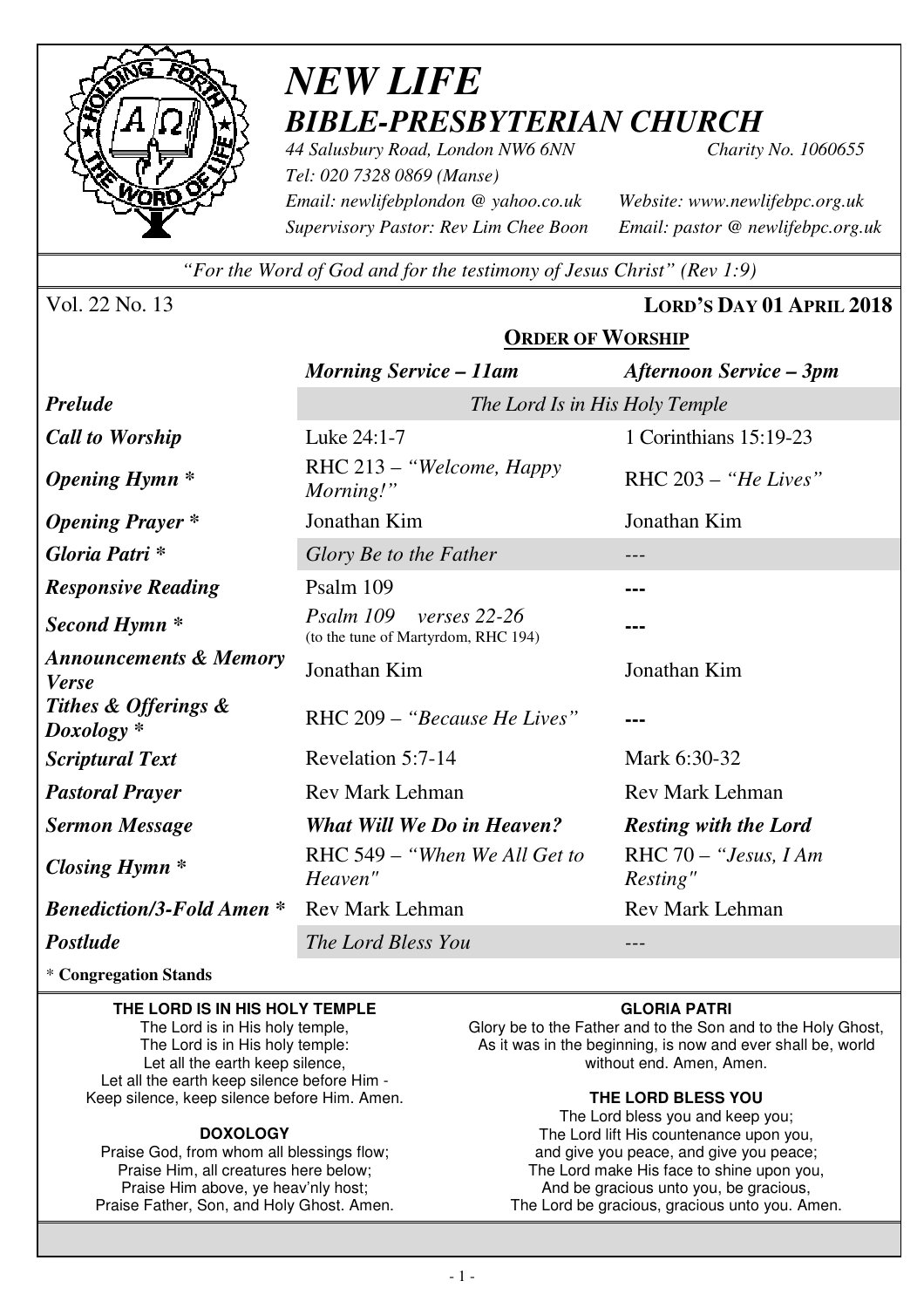# **MEDITATION - PART 2**

# **Adapted from Weekly Lively Hope Newsletter, Sunday 11th March 2018**

We considered the importance of thinking and exercising our minds in the previous article. I cannot emphasize enough the importance of thinking.

# We think in order not to be deceived.

The family of the word, "to deceive," occurs 150 times in 143 verses with 13 different forms. The fact that there is deceit in the world justifies our efforts to think and to discern. Following are a few examples of deceit. Jacob deceived his father, while Laban, his father-in-law deceived him. Pharaoh dealt with Moses deceitfully, and people could deceive their neighbors for which they should offer trespass offerings (Leviticus 6). We are told to take heed to ourselves that our hearts are not deceived (Deuteronomy 11:16). Job lamented that his brothers deceived him (Job 6:15). Some have deceitful tongues (Psalms 52:4). There are wicked people who work deceitful works (Proverbs 11:18). Proverbs 12:20 says, "Deceit is in the heart of them that imagine evil: but to the counsellors of peace is joy." Some people think that deceits are games (Proverbs 26:19). The Edomites deceived themselves because of the pride of their hearts (Obadiah 1:3). Our tongues may be deceitful (Micah 6:12). In the end time, we must be cautious not to be deceived by man (Matthew 24:4; Luke 21:8). False christs will come to deceive people (Matthew 24:5; cf. 24:11, 24). False and evil ones will try to deceive others with good words and fair speeches (Romans 16:18). We should guard ourselves not to be deceived (1 Corinthians 15:33). Some people will deal with God's Word deceitfully (2 Corinthians 4:2). There are deceitful workers who are transforming themselves as apostles of Christ (2 Corinthians 11:13). There is a danger of deceiving ourselves (Galatians 6:3). In the latter days, evil ones will attempt to deceive even the believers as 2 Thessalonians 2:3 says: "Let no man deceive you by any means: for that day shall not come, except there come a falling away first, and that man of sin be revealed, the son of perdition." 2 Timothy 3:13, "But evil men and seducers shall wax worse and worse, deceiving, and being deceived." We must not forget that we can deceive ourselves as James 1:26 says, "If any man among you seem to be religious, and bridleth not his tongue, but deceiveth his own heart, this man's religion is vain" (cf. 1 Corinthians 3:18). There are many more examples of deceit, deceiving or being deceived.

### We think in order to discern.

Another reason that we must think and exercise our minds is that we ought to know how to discern between good and evil. Interestingly, Hebrews 4:12 explains the work of God's word as a discerner, "For the word of God is quick, and powerful, and sharper than any twoedged sword, piercing even to the dividing asunder of soul and spirit, and of the joints and marrow, and is a discerner of the thoughts and intents of the heart." Hebrews 5:14, "But strong meat belongeth to them that are of full age, even those who by reason of use have their senses exercised to discern both good and evil."

# We think in order to cultivate right character.

We should not forget that what we think will determine who we are. We will bring our inner thoughts out into actions and practices eventually. Our inner thoughts mould our characters and perspectives. Paul admonishes us in Philippians 4:8, "Finally, brethren, whatsoever things are true, whatsoever things are honest, whatsoever things are just, whatsoever things are pure, whatsoever things are lovely, whatsoever things are of good report; if there be any virtue, and if there be any praise, think on these things." The word for "think" means to reckon inward, reason, and meditate on. By thinking on such things, we fill our hearts with true, honest, just, pure, lovely, and good things. They will direct our hearts, minds, words, and actions. Thinking on such things is a practice of meditation.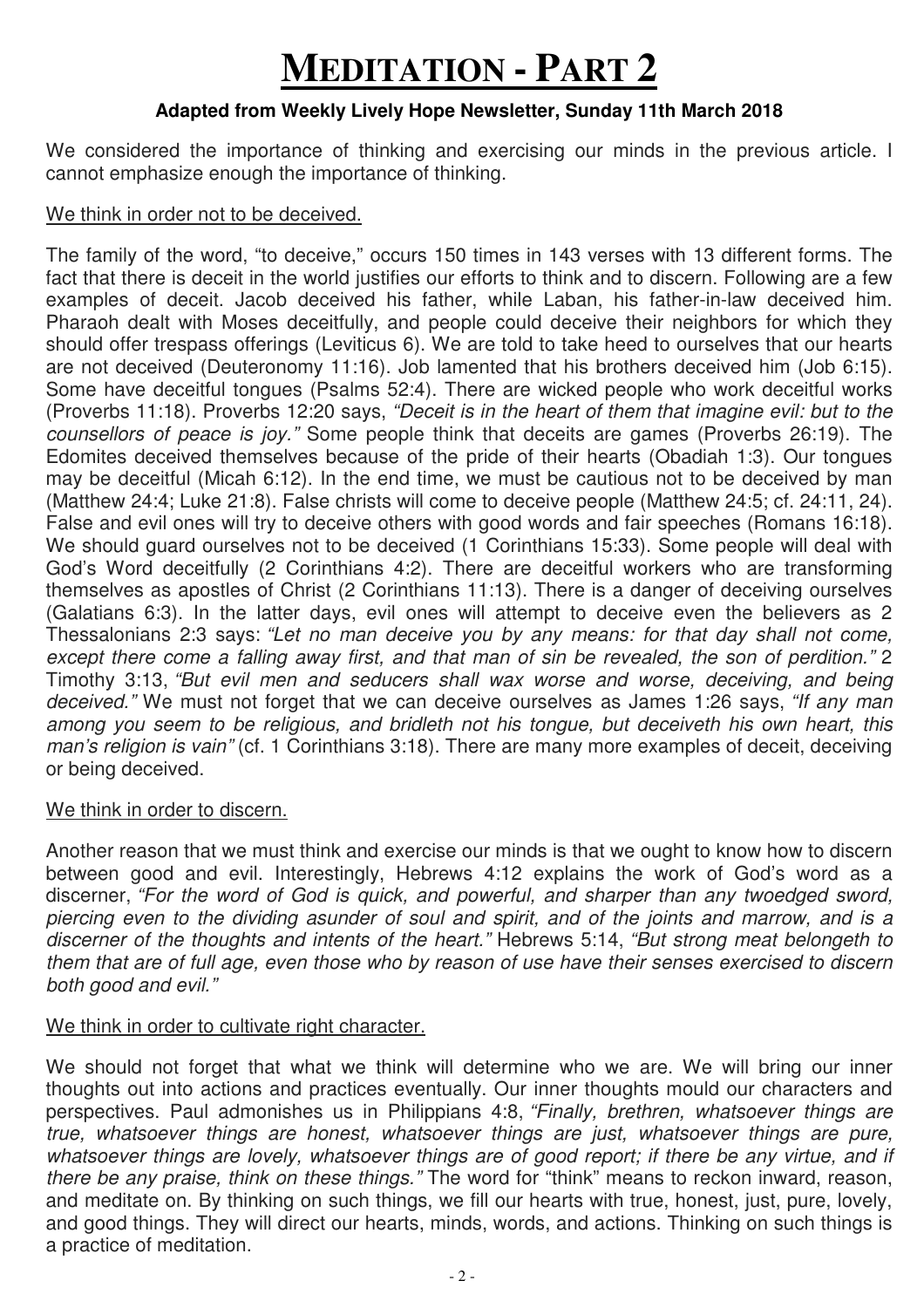## We think in order to meditate.

These days people are used to visual and audio materials. They are simply too lazy to keep habits of reading, thinking, reasoning, analyzing, and understanding deeper meanings. God has given us His words in human language to communicate with us. The Merriam-Webster English Dictionary defines language primarily as "the words, their pronunciation, and the methods of combining them used and understood by a community." This definition directly and indirectly demands and requires us to think and to meditate. (1) Language consists of words. A word is "a speech sound or series of speech sounds that symbolizes and communicates a meaning. . . ." It means that words must have meanings. In order to properly think of and meditate upon the Word of God, it is necessary for us to understand the meanings of words, without which we can neither understand what they stand for nor have reasonable communications with each other. It requires us to do word studies. (2) Language is the methods of combining words. It means that words are related and interconnected. Thus, these words could be better, correctly, and more clearly understood, when they are studied and thought through within the whole sentence, and eventually within the context. It means that we should not read the Bible casually but carefully by observing the connections and relationships between words, and their forms. We need to see if the subject is a singular or plural word, or if it is first (I), second (you), or third person(s) (they). We also need to observe, if the verb is passive (e.g., is done) or active (e.g. do), and if it is past, present, or future in its mood. How these words are modified by adjectives or adverbs is also important. It is called syntax, the arrangements of words within phrases and sentences. It leads us to study grammatical relationships of words in the Biblical texts. We must also know that words mean different things in different contexts. Therefore, we should never apply just one meaning to all occurrences of any given word. (3) Language is used and understood by the community. After all, language is to communicate with one another in the same community. Therefore, we ought not to twist and impose artificial and fictitious meanings to the language giving it a different meaning from the understanding of the community. It means that the Biblical text should be understood according to the language of the times of its writing, the intention of the author, and its immediate (historical settings) and future applications (e.g. the OT prophecies were fulfilled in the NT: the NT authors quoted the OT passages and explained them in their books, by which we understand the meanings of the OT passages better). We should put our efforts and time to study the Bible carefully, grammatically, and historically.

However, that is not enough for biblical meditation. Biblical meditation goes beyond academic exercises. 1 Corinthians 2:12-14 says, "Now we have received, not the spirit of the world, but the spirit which is of God; that we might know the things that are freely given to us of God.<sup>13</sup> Which things also we speak, not in the words which man's wisdom teacheth, but which the Holy Ghost teacheth; comparing spiritual things with spiritual.<sup>14</sup> But the natural man receiveth not the things of the Spirit of God: for they are foolishness unto him: neither can he know them, because they are spiritually discerned." Language studies can be done even by natural man. However, Paul makes a difference between "us" and natural man. We, spiritual ones, are able to know and discern the truth of God by the help of the Holy Spirit. I'll continue this subject next time.

- Rev Timothy Ki